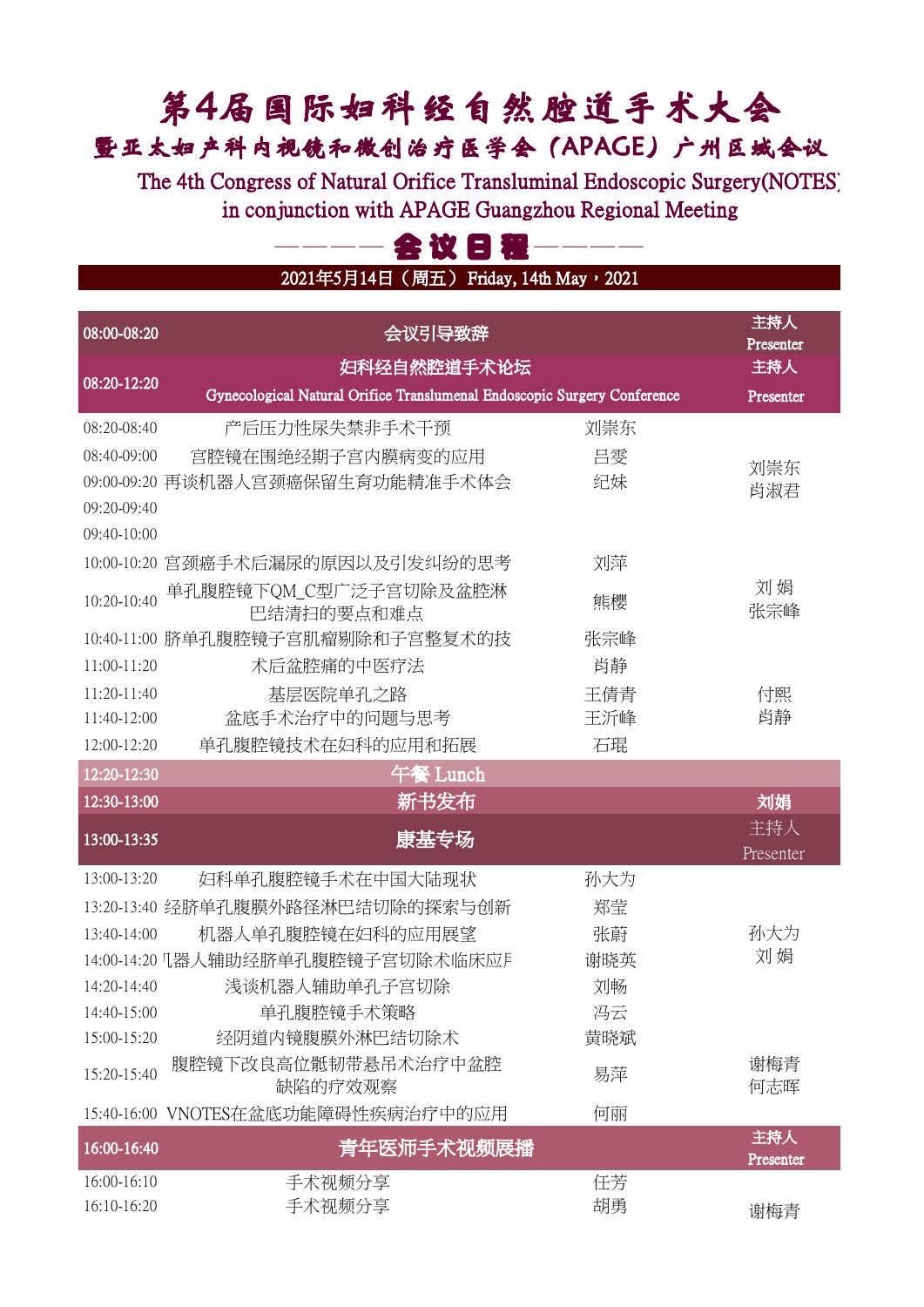| 16:20-16:30   | 手术视频分享                                                                                      | 唐志康             | 何志晖                  |
|---------------|---------------------------------------------------------------------------------------------|-----------------|----------------------|
| 16:30-16:40   | 手术视频分享                                                                                      | 黄薇              |                      |
| 16:40-19:00   | 微创与盆底                                                                                       |                 | 主持人<br>Presenter     |
| 16:40-17:00   | 膀胱阴道瘘的手术治疗                                                                                  | 张晓薇             |                      |
| 17:00-17:20   | 阴道前壁上段支持重建术                                                                                 | 刘木彪             |                      |
| 17:20-17:40   | 电生理技术在临床多学科领域的应用分享                                                                          | 贺红英             | 陈玉清                  |
| 17:40-18:00   | 妇科腔镜手术立体管理与快速康复新模式                                                                          | 苏园园             | 李环                   |
| 18:00-18:20   | 子宫瘢痕憩室诊治及一种新的手术方法探讨                                                                         | 李环              |                      |
| 18:20-18:40   | 子宫内膜异位症恶变                                                                                   | 姚书忠             |                      |
| 18:40-19:40   | <sup>一</sup> 东省医师协会电生理医师分会常委会及全委会                                                           |                 |                      |
|               | 2021年5月15日 (周六) Saturday, 15th May, 2021                                                    |                 |                      |
|               | 广州医科大学附属第三医院 The Third Affiliated Hospital of Guangzhou Medical University                  |                 |                      |
| 08:00-08:20   | 开幕式致辞                                                                                       |                 | <b>Xiaoming Guan</b> |
|               |                                                                                             |                 | Chyi-Long Lee        |
| 08:20-08:45   | 国际NOTES及APAGE广州区域会议<br>The Congress of Natural Orifice Transluminal Endoscopic Surgery      |                 | 主持人                  |
|               | in conjunction with APAGE Guangzhou Regional Meeting                                        |                 | Presenter            |
| $8:20 - 8:50$ | Techniques for difficult anterior and posterior<br>entry in vaginal surgery.                | Rosanne Kho     |                      |
| 8:50-9:20     | Clinical experience with a robotic assisted system<br>for transvaginal gynecologic surgery. | Robert Zurawin  |                      |
| $9:20 - 9:50$ | Prospects and Updates on NOTES surgery in<br>Gynecology                                     | Xiaoming Guan   | Xiaoming Guan        |
| $9:50-10:10$  | The Importance of Sentinel Nodes Dissection in<br><b>NOTES</b>                              | Chyi-Long Lee   | 吴桂珠                  |
|               | 10:10-10:30 NOTES : Real Benefits or Diminishing Returns?                                   | Chi-Chang Chang |                      |
| 10:30-10:50   | Steps of Caesarean Scar Defect Repair Vaginal<br>Approach                                   | Ala' U' wais    |                      |
| 10:50-11:10   | Steps for a Successful VNOTES Hysterectomy                                                  | Chua Peng Teng  |                      |
| 11:10-11:30   | 2020版盆腔器官脱垂的中国诊治指南解读                                                                        | 朱兰              |                      |
| 11:30-11:50   | OAB手术治疗探索                                                                                   | 孙秀丽             | 孙秀丽                  |
| 11:50-12:10   | 压力性尿失禁术后并发症的处理                                                                              | 夏志军             | 刘娟                   |
| 12:10-12:30   | 盆膈裂孔                                                                                        | 韩璐              |                      |
| 12:30-13:00   | 午间休息                                                                                        |                 |                      |
| 13:00-13:20   | 盆底结构的精准辨识与功能重建                                                                              | 梁志清             |                      |
| 13:20-13:40   | 无瘤原则指引下的宫颈癌根治术                                                                              | 王刚              |                      |
| 13:40-14:00   | 宫颈胃型腺癌——种容易误诊为卵巢肿瘤的                                                                         | 张国楠             | 杨晓清                  |
| 14:00-14:20   | 宫颈癌<br>单孔腹腔镜技术在妇科恶性肿瘤手术中的应<br>用                                                             | 华克勤             |                      |
| 14:20-14:40   | 结直肠NOTES手术的实践与探索                                                                            | 王贵玉             |                      |